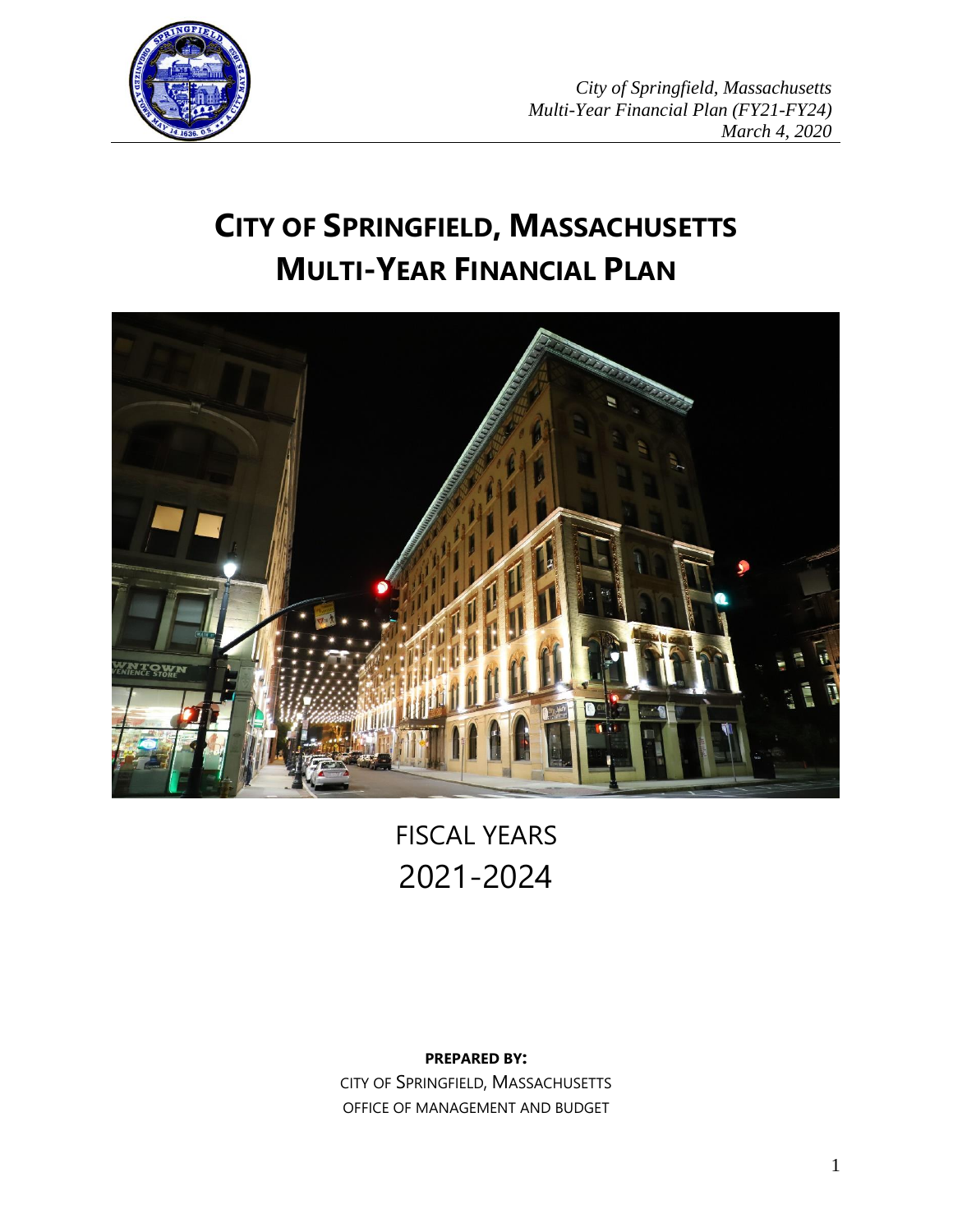

# **TABLE OF CONTENTS**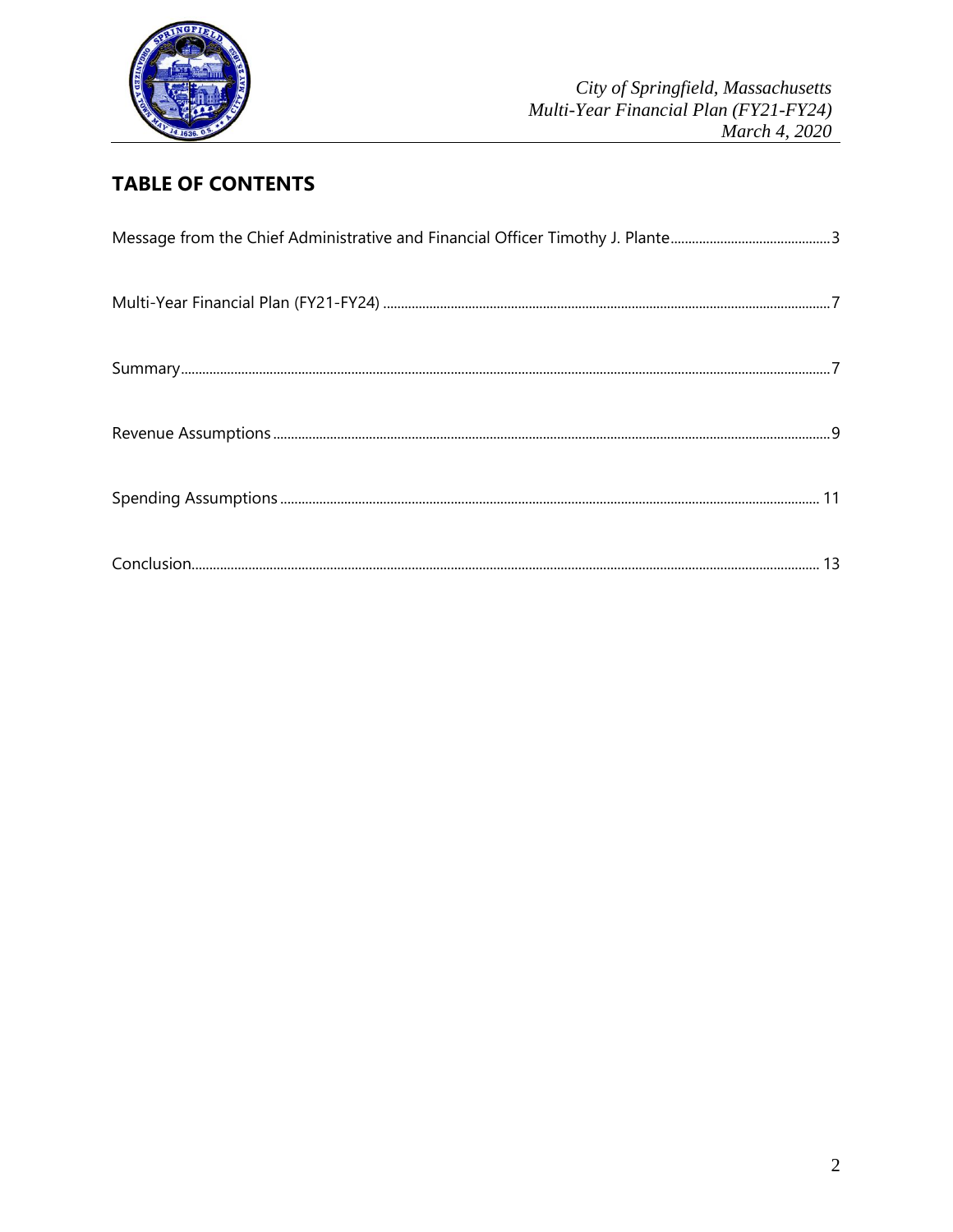

March 4, 2020

Honorable Mayor Domenic J. Sarno, Members of the City Council, and Springfield Residents:

I am pleased to present to you the City of Springfield's Multi-Year Financial Plan ("MYFP") for Fiscal Years 2021-2024. In compliance with City ordinance, the MYFP is meant to highlight projected revenue and expenditures for the next four years, using conservative assumptions. This plan serves as a vital tool that allows the City to see the long-term impact of its financial decisions and avoid future fiscal stress.

As the City's Chief Administrative and Financial Officer, it is critical that we make strategic and appropriate budgetary decisions that provide core services to our residents while maintaining continued fiscal sustainability. I am proud of the fact that through strategic planning, the City has successfully balanced the budget each year since the disbandment of the Financial Control Board in 2009, and notably, for the past five years, without the use of any stabilization reserves. Currently, our reserves equal \$49.8M with a goal to grow this number by transferring free cash to reserves each fiscal year.

We continue to manage both our revenue and expense budgets to generate free cash. This is highlighted by the fact that we ended FY19 with a \$3.1M surplus. Furthermore, we continue to maintain the discipline that is essential to the City's overall fiscal health, which has prompted Standard and Poor's to maintain our AA- bond rating and encouraged Moody's to reaffirm our A2 rating.

#### **Multi-Year Financial Summary**

Based on conservative assumptions, the City is projecting to have budgetary deficits ranging from \$14.7M in FY21 and growing to \$48.6M in FY24.

|                        | <b>FISCAL 2020</b> | <b>FISCAL 2021</b> | <b>FISCAL 2022</b> | <b>FISCAL 2023</b> | <b>FISCAL 2024</b> |  |
|------------------------|--------------------|--------------------|--------------------|--------------------|--------------------|--|
|                        | <b>ADOPTED</b>     | <b>PROJECTED</b>   | <b>PROJECTED</b>   | <b>PROJECTED</b>   | <b>PROJECTED</b>   |  |
| Expense                | 691,704,328        | 740,615,018        | 767,322,966        | 795,389,707        | 823,942,479        |  |
| <b>Revenue</b>         | 691,704,328        | 725.887.034        | 740.072.226        | 757,853,807        | 775,388,849        |  |
| <b>SURPLUS / (GAP)</b> | (0)                | (14, 727, 984)     | (27, 250, 741)     | (37, 535, 900)     | (48, 553, 630)     |  |

Even with annual MGM revenue that Springfield began receiving in FY19, spending growth is projected to outpace revenue growth during the four-year period highlighted in this plan. This forces the City to continue making difficult decisions and tough compromises in upcoming fiscal years, in order to strategically manage our spending growth while still maintaining core services for our residents.

# **Fiscal Challenges**

Meeting the demands of an urban city with limited revenue is always a challenge; specifically when nearly 54% of the City's budget is a direct pass-through of State Aid to the School Department. The remaining City budget relies heavily on property tax revenue, however Proposition 2 ½ sets strict limitations to the amount that we can levy each year. In 2009, Springfield's property values declined \$1B, which severely dropped our levy ceiling, which is the maximum amount that we can levy in property taxes. Despite property values having increased, Springfield was capped at our levy ceiling for several years, resulting in a loss of millions of dollars in new growth revenue. From FY12-FY19 alone, the City lost approximately \$43M in property tax revenue due to these levy limitations. We will continue seeking a legislative solution to capture new growth revenue in upcoming fiscal years.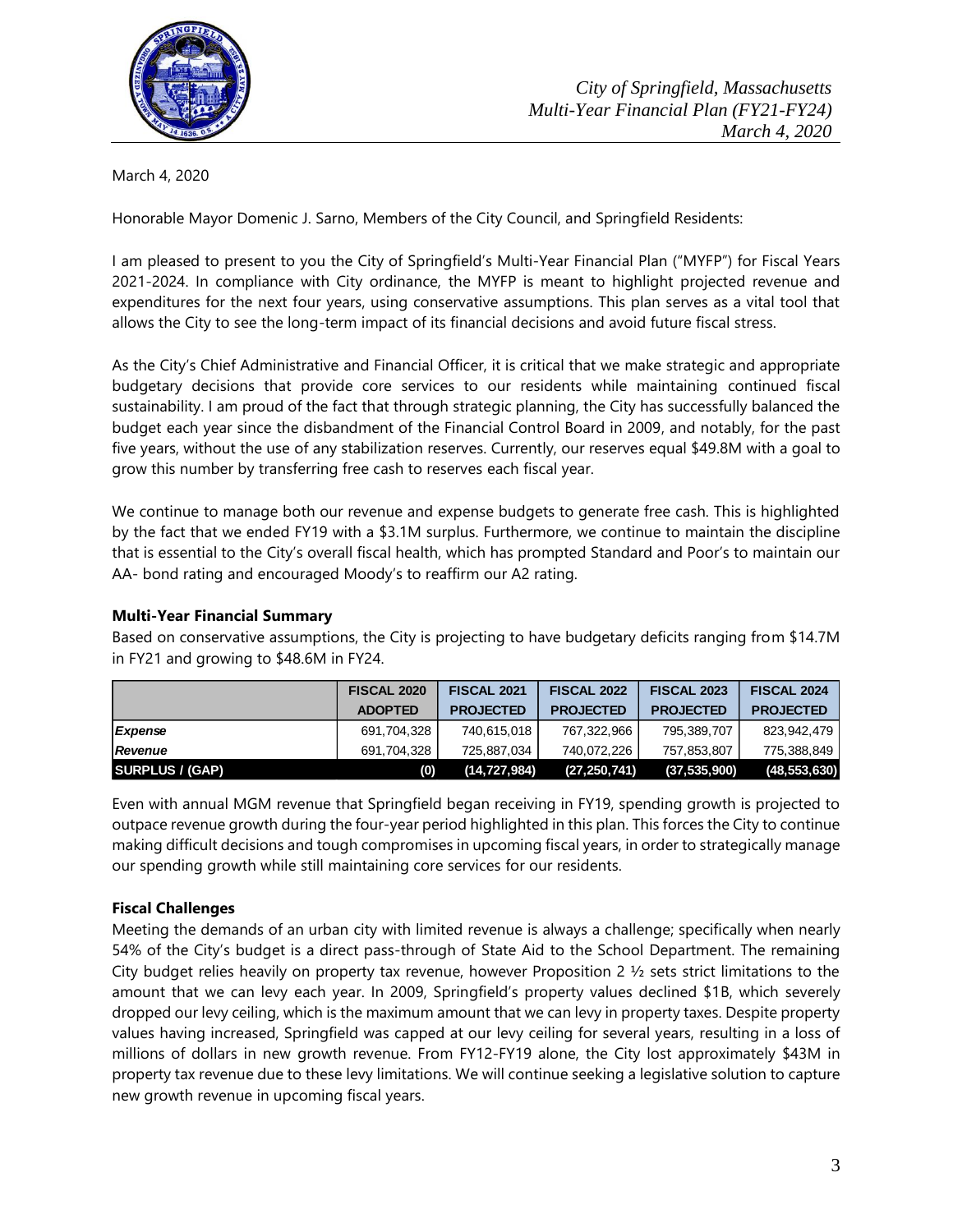

Another challenge the City faces is a continual rise in operating costs. Non-discretionary spending amounts to 80% of the City's overall budget and includes net school spending, debt service, health insurance, and contribution retirement pension. We are strongly committed to addressing Springfield's low pension fund ratio, as evidenced by an aggressive payment schedule that increased the FY18 and FY19 appropriation by 14% and 15%, respectively, with annual increases of 9% beginning in FY20. Additionally, the City overfunded its original FY19 retirement appropriation by \$3.1M, further addressing this issue. As long as we continue to maintain the current payment schedule, Springfield's pension liability will be fully funded by FY34. A recent actuarial valuation, which was performed in 2018, helped the City assess the best strategy for proactively addressing this liability.

Regardless of these fiscal challenges, the City's administration is dedicated to maintaining core services for our residents by using a balanced approach that relies heavily on managing our annual budget growth, accomplished through expenditure reductions and revenue maximization, with the intention of providing vital programs and services to the City without implementing any layoffs.

# **Budget Priorities**

The City will continue making strategic investments in public safety to combat the public perception of crime. In FY20, the Police Department has made significant strides toward the implementation of its bodyworn camera program, which will be rolled out in the coming months. This initiative seeks to increase transparency and improve the safety of citizens and officers alike, and will make Springfield the largest police department in Massachusetts to have a full-scale program of this kind. Beginning in FY21, funding will be provided for the personnel needed to administer the program, as well as the storage of data recorded by the cameras. While these are additional expenses within the operating budget, the department will strategically utilize grant funding to offset as much of the cost as possible.

Despite its best efforts, the Police Department struggles to stay ahead of attrition. The department welcomed forty (40) recruits to the academy in December, and is planning another academy soon after the current recruits graduate in May. Even with this proactive approach, however, the department continually operates at staffing levels that are less than desired. This can be attributed to veteran officers retiring earlier than ever before, as they recognize the dangers and stress of their profession and leave as soon as they are eligible to receive their full pension. This amounts to decades of experience lost, which is detrimental when trying to train a newer force of officers. Additionally, the department struggles to recruit new officers, as policing is not perceived to be as prestigious or respected as it once was.

Through the strategic planning of more frequent police academies, the department hopes it can maintain a healthy balance of veteran and newly trained officers throughout its various divisions. To that end, the City plans to continue funding the successful North End Initiative, four C-3 Policing Units, the Ordinance Squad, and the Metro Policing Unit in Downtown Springfield. These initiatives are highly effective in crime reduction, as evidenced by FBI crime statistics which demonstrate a 45% decline in violent crime over the past several years. Investing in the Springfield Police Department will ensure it is operating at its full capacity in order to improve residents' and visitors' perceptions of safety in downtown areas, while continuing the concentration on quality neighborhood policing.

We will also continue our efforts towards enhanced public safety within the Springfield Fire Department, as well as Springfield Emergency Communications. Highlights of these investments include: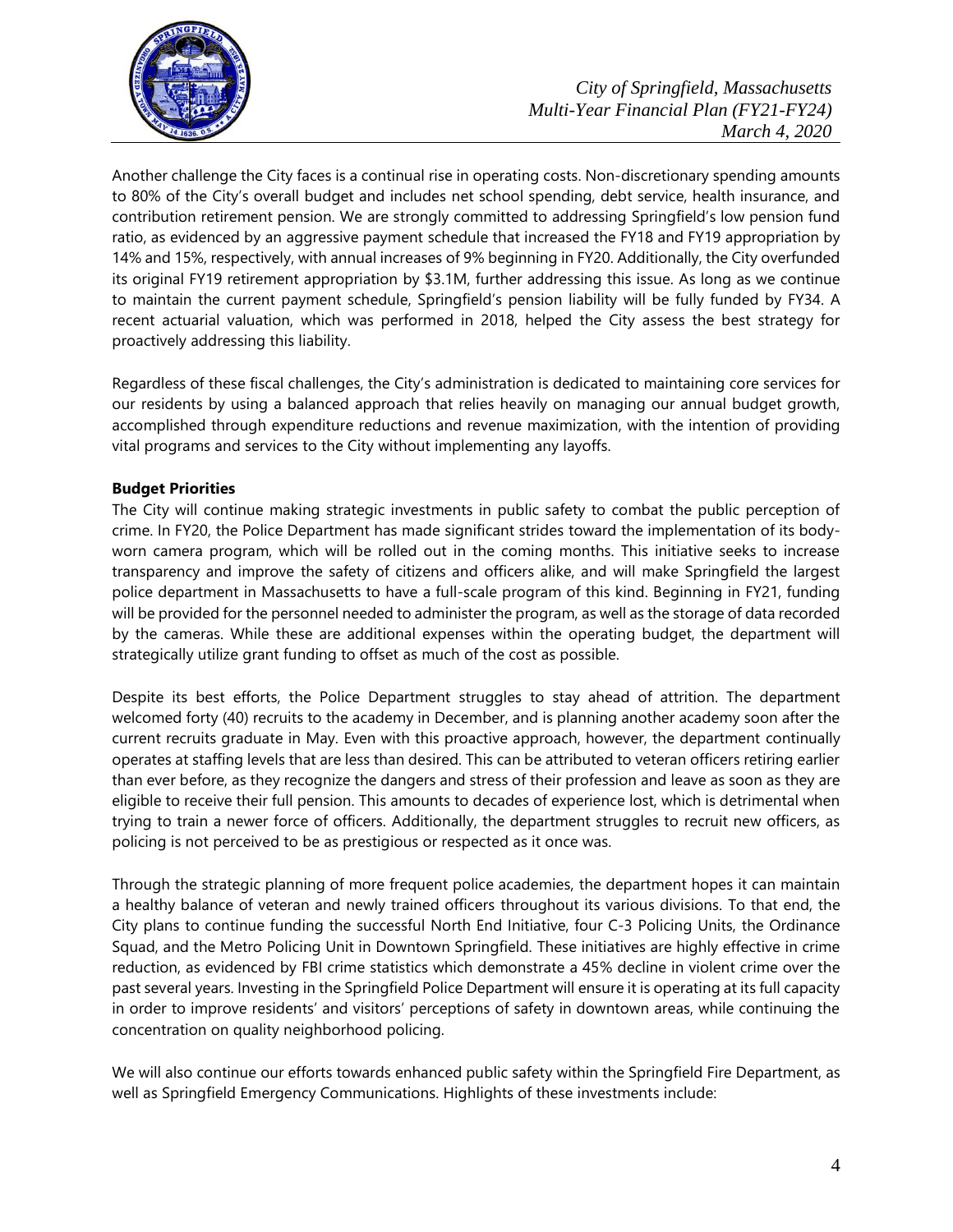

- Eight (8) additional firefighters, which will allow for two (2) additional firefighters per shift and ensure proper manpower when responding to calls for service. Additionally, two (2) new Lieutenants will be added to bolster the department's training division.
- Funding for a new fire apparatus, allowing the department to maintain its proactive replacement schedule and avoid costly repairs associated with an older fleet.
- Continuation of a health & wellness program that helps to decrease work-related injuries and sustain the overall health of the department.
- Funding for a fully-staffed Emergency Communications Department including a new Deputy Director, along with four (4) supervisor positions to allow for proper oversight on every shift.
- **Implementation of a new, state-of-the-art Computer-Aided Dispatch and Records Management** System, which will coincide with the department's move to a consolidated dispatch center. This allows for enhanced efficiency across all facets of departmental operations.
- Continued funding for Smart911 software, which provides Dispatchers a more effective method of obtaining information for emergency 911 calls.

Continuous investments will also be made to help improve the quality of life in our neighborhoods. The Downtown Cleaning Crew, introduced in FY19, will continue its upkeep of all downtown area parks that serve as "gateways" to the North & South End. The popular Sidewalk Crew, also introduced in FY19, continues to address the extensive list of much needed sidewalk repairs and replacements throughout Springfield. These two crews, which never previously existed, are crucial to ensuring healthy neighborhoods that are inviting to all those who live, visit, and work in the City of Springfield.

In addition to the exciting initiatives introduced in recent years, we will maintain funding for other critical services as well. We will continue to fund the care and maintenance of all City parks, traffic islands and terraces. Funding will also be provided to maintain a full staff of Code Enforcement Inspectors in both the Building & Housing Divisions, along with increased hours for Building Inspectors to accommodate the demands of large-scale commercial projects throughout Springfield. Furthermore, funding will be provided for the continuation of the Mayor's Clean City Program.

Lastly, the City will continue to maintain its curbside trash pickup services. We recently invested in new solid waste vehicles in a proactive effort to replace an aging fleet of existing trucks. This helps to reduce costly vehicle repair and maintenance expenses and, more importantly, ensure that our residents' trash continues to be picked up in a timely and efficient manner. Free single-stream recycling and yard waste pickup are also still available along with low-cost bulk pickup, and free hazardous waste drop-off.

Beyond the investments highlighted in the preceding paragraphs, the City continues to strategically invest in other crucial services such as education, new and improved school facilities, and many others. Moving forward, we will carefully evaluate the most critical needs of each City and School department to ensure key operations are maintained and that the residents, businesses, and visitors of Springfield receive the quality services they deserve.

# **Conclusion**

This plan is meant to provide an honest outlook of the City's finances and the struggles we are facing. Despite the projected deficits summarized in this plan, the City has faced similar budget gaps in the past and has been able to successfully balance the budget each year with little to no use in reserves. It is important to all of us that we do what is necessary so that taxpayer dollars are spent in a manner that is most efficient, effective, and legal and I take my role in this very seriously.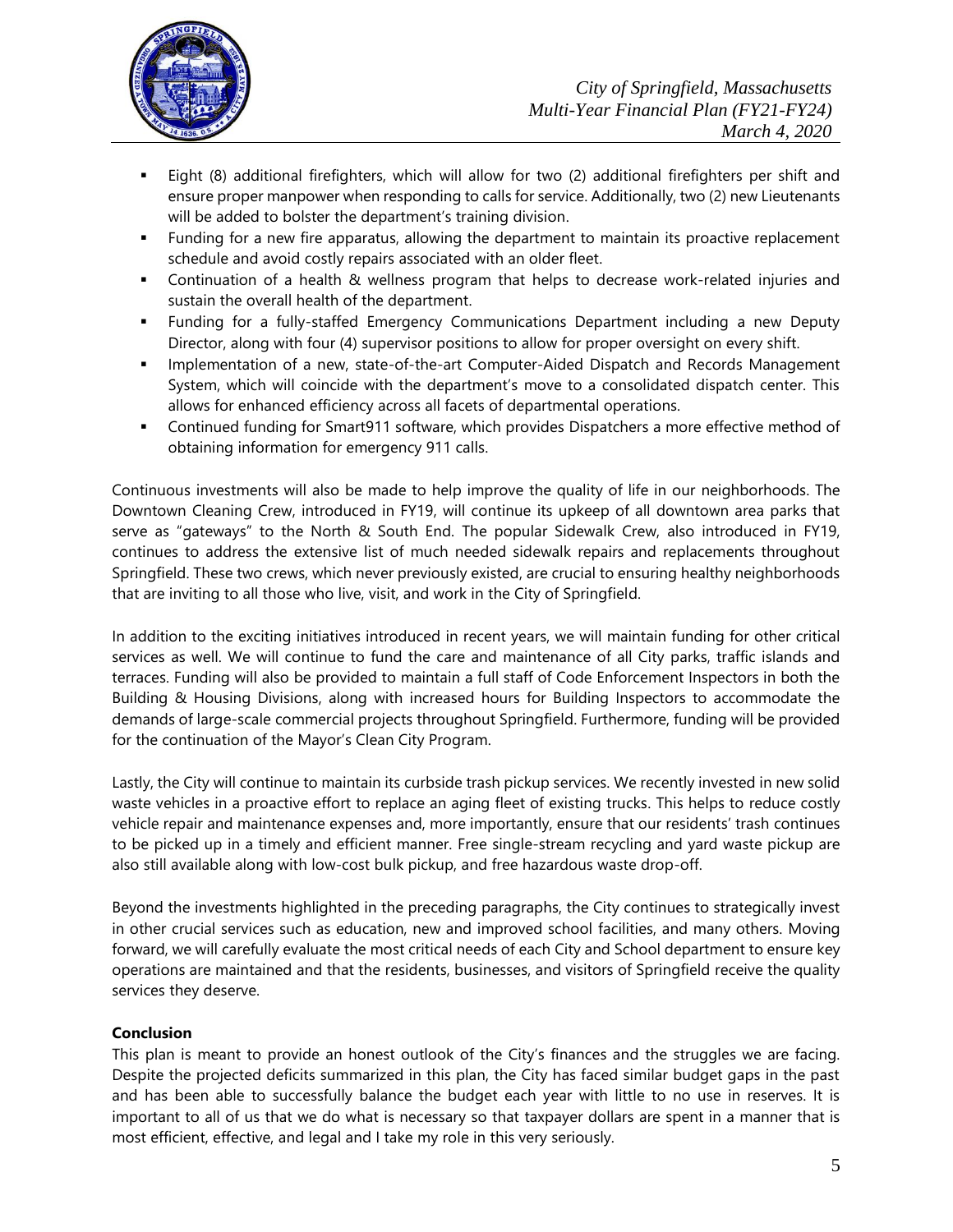

I look forward to working with you on the FY21 budget planning process and I am open to all ideas that will positively benefit our city.

Sincerely,

Tinty JAK

Timothy J. Plante, Chief Administrative and Financial Officer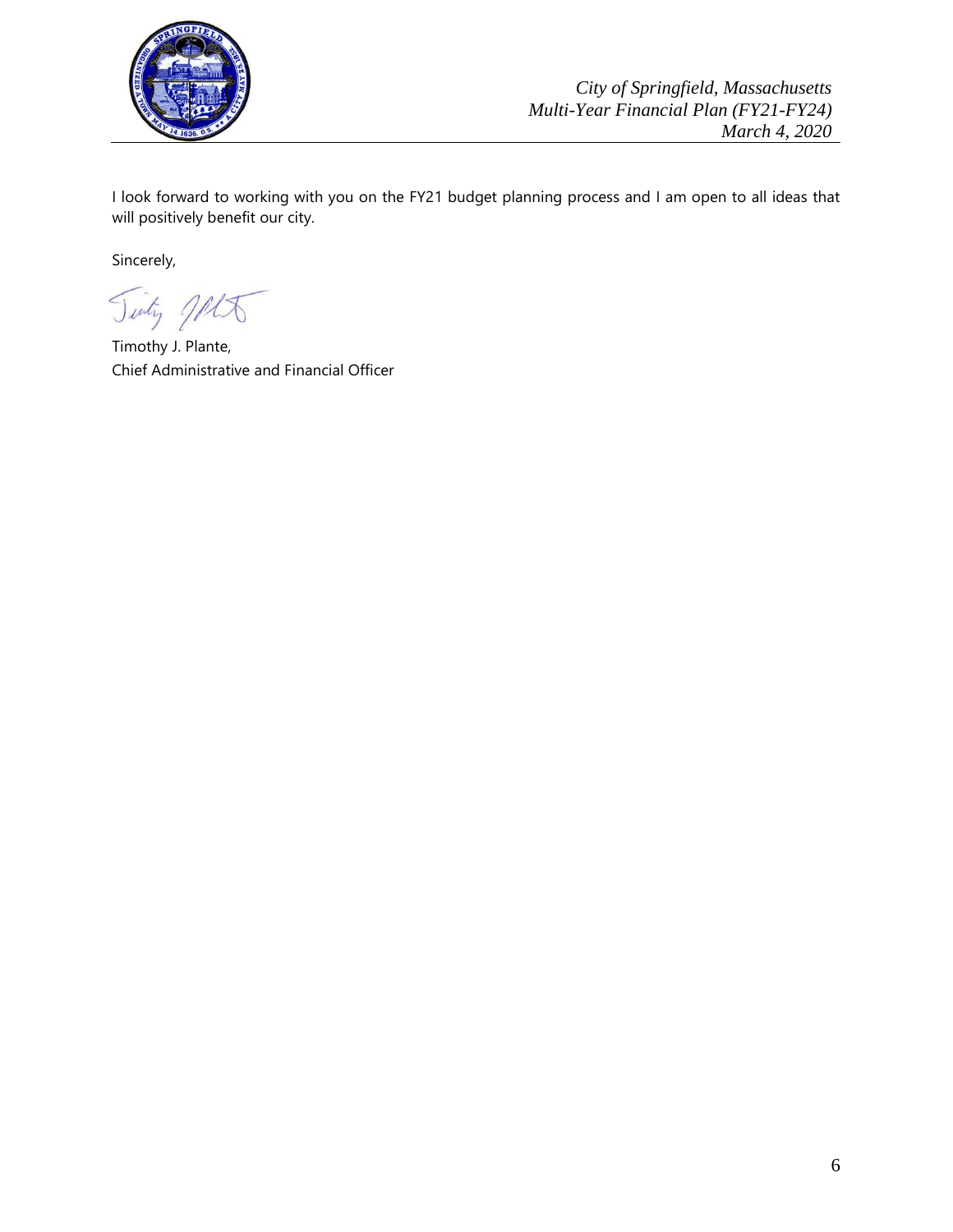

#### **Financial Forecast (FY21-FY24)**

|                                            | <b>FISCAL 2020</b> | <b>FISCAL 2021</b> | <b>FISCAL 2022</b>           | <b>FISCAL 2023</b> | <b>FISCAL 2024</b> |  |
|--------------------------------------------|--------------------|--------------------|------------------------------|--------------------|--------------------|--|
|                                            | <b>ADOPTED</b>     | <b>PROJECTED</b>   | <b>PROJECTED</b>             | <b>PROJECTED</b>   | <b>PROJECTED</b>   |  |
| <b>SPENDING ASSUMPTIONS</b>                |                    |                    |                              |                    |                    |  |
| <b>Administration and Finance Division</b> | 14,020,567         | 14,816,549         | 15, 122, 907                 | 15,450,674         | 16,747,407         |  |
| Development Division                       | 4,268,719          | 4,354,093          | 4,441,175                    | 4,529,998          | 4,620,598          |  |
| <b>General Government Division</b>         | 3,823,627          | 3,972,100          | 4,008,357                    | 4,128,524          | 4,211,094          |  |
| Non-Mayoral Division                       | 1,548,019          | 1,584,089          | 1,615,771                    | 1,688,086          | 1,721,848          |  |
| <b>Health and Human Services Division</b>  | 10,658,973         | 10,877,060         | 11,094,601                   | 11,316,493         | 11,542,823         |  |
| <b>Public Safety Division</b>              | 77,124,629         | 79,812,646         | 81,650,316                   | 83,529,571         | 85,585,294         |  |
| <b>Public Works Division</b>               | 15,838,672         | 17,205,149         | 17,549,252                   | 17,900,237         | 18,258,242         |  |
| <b>Parks &amp; Facilities Division</b>     | 12,367,791         | 12,615,146         | 12,867,449                   | 13, 124, 798       | 13,387,294         |  |
| School Department*                         | 444,890,001        | 479,221,965        | 496,527,406                  | 514,465,171        | 533,058,722        |  |
| Debt                                       | 27,843,303         | 29,469,210         | 29,469,210                   | 29,552,373         | 27,721,613         |  |
| Health Insurance & Fringe                  | 27,133,630         | 28,825,981         | 30,629,159                   | 32,550,499         | 34,597,823         |  |
| Pensions**                                 | 43,473,383         | 47,464,242         | 51,731,574                   | 56,382,833         | 61,452,567         |  |
| Other Spending                             | 8,713,015          | 10,396,786         | 10,615,789                   | 10,770,449         |                    |  |
| <b>Total</b>                               | 691,704,328        | 740,615,018        | 767,322,966                  | 795,389,707        | 823,942,479        |  |
| <b>REVENUE ASSUMPTIONS</b>                 |                    |                    |                              |                    |                    |  |
| <b>Property Taxes</b>                      | 211,449,075        | 219,267,619        | 224,811,810                  | 230,494,606        | 236,319,472        |  |
| Local Receipts                             | 63,362,250         | 61,416,850         | 60,504,250<br>61,935,673     |                    | 62,040,333         |  |
| <b>State Aid</b>                           | 414,393,003        | 445,202,565        | 454,756,166<br>465, 423, 528 |                    | 477,029,044        |  |
| Reserves                                   |                    |                    |                              |                    |                    |  |
| Net School Spending                        |                    |                    |                              |                    |                    |  |
| <b>Other Financing Sources</b>             | 2,500,000          |                    |                              |                    |                    |  |
| Casino Revenue                             |                    |                    |                              |                    |                    |  |
| <b>Total</b>                               | 691,704,328        | 725,887,034        | 740,072,226                  | 757,853,807        | 775,388,849        |  |
| <b>SURPLUS / (GAP)</b>                     | (0)                | (14, 727, 984)     | (27, 250, 741)               | (37, 535, 900)     | (48, 553, 630)     |  |

*\*Includes School Department admin pension appropriation.*

*\*\*Pension appropriation for City non-school retirement.* 

#### **Summary**

The City of Springfield is governed by strict financial policies adopted as ordinances in September of 2009, which dictate that the Chief Administrative and Financial Officer produce and issue a four-year financial plan by March 30<sup>th</sup> of each year. The purpose of this plan is to provide reasonable revenue and expenditure estimates that the City will experience in upcoming fiscal years ("FY"). This serves as a vital tool for the City as a way to see the long-term impact of its financial decisions while maintaining fiscal sustainability both now and in the future.

This Multi-Year Financial Plan shows the adopted budget for the current fiscal year (FY20), along with the projected budgets from FY21 through FY24. The projected budgets were created by using appropriate and conservative assumptions for revenues and expenses, including:

- 9% increase in the scheduled pension payment from FY21-FY24.
- 6.5% increase in projected health insurance costs.
- Adherence to the City's debt schedule, which includes funding for a new issuance of debt in FY21.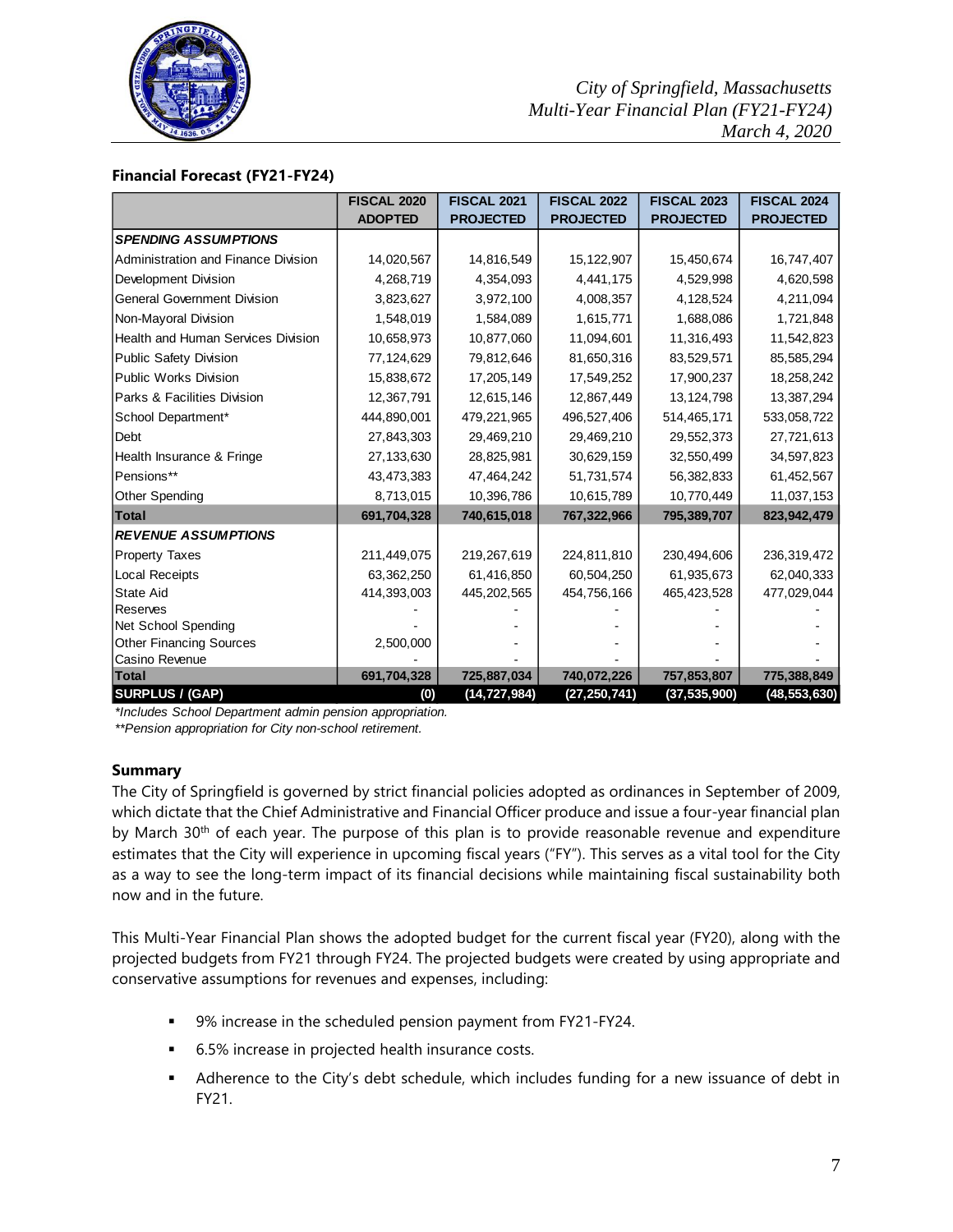

- 7.6% increase in Chapter 70 Aid, and a 2.8% increase for Unrestricted General Government Aid ("UGGA"), based on the Governor's FY21 budget projection.
- 2.5% increase in property tax revenue.
- No use of one-time revenue resources / reserves.
- **•** Departmental spending growth ranging up to 2%.
- **Level-funded local receipts.**

As demonstrated in this plan, Springfield's operating costs are projected to outpace revenue during each of the next four fiscal years. Operational costs include legal and contractual obligations, employee salaries and benefits including our pension obligation, and citywide fixed expenses. With limited amounts in State Aid and property taxes, the City is unable to generate all of the revenue needed to fully support the operational costs desired. Even with the introduction of MGM Casino revenue in FY19, as outlined in the Host Community Agreement, the City still faces projected deficits ranging from \$14.7M in FY21 and growing to \$48.6M in FY24.

A new challenge the City faces beginning in FY21 is the cost of recycling. For years, Springfield has not incurred a cost to dispose of recycled goods, only trash. This changed due to the institution of China's National Sword Policy in 2018, which severely restricted its import market for recyclables. This left local governments and recycling processors scrambling to find new markets to sell these goods (previously, 70% of plastics collected for recycling in the U.S. were sold to China and repurposed by plastic manufacturers). As a result, the price of recyclable goods instantaneously plummeted, leaving processing companies unable to cover the cost of processing the recyclables and turn a profit. Because of this, these companies were forced to adjust their business model, meaning that processing costs that were once covered by the sale of recyclables have been shifted entirely onto local communities. As a result, Springfield is now required to pay for these services at a rate of nearly double what it costs for trash. We currently pay about \$75.00 per ton of trash, and initial estimates show a cost of nearly \$145.00 per ton for recycling. Based on annual recycling tonnage amounts, this represents a nearly \$1M expense the City must now incur.

While Springfield allocates all trash-related services to a separate Enterprise Fund, the added cost of recycling will directly impact our General Fund budget. Each fiscal year we are required to supplement the Enterprise Fund, due to a shortage in revenue collection that does not meet operational expenses. The current supplement of \$4.8M, which is allocated from the General Fund, will now increase due to the recycling expense. By pulling additional funds away from an already-limited pool of money, we will be forced to develop innovative solutions in order to balance our budget.

As illustrated in the preceding paragraphs, growing expenses and limited revenue sources force the City to make difficult budgetary decisions in order to maintain operations. It is important to note that over 80% of the City budget is non-discretionary, meaning that the costs are mandated by law or ordinance. This means that approximately 20% of the entire City budget must assume all of the reductions required to balance the budget. This forces the City's administration to develop creative solutions in an effort to reduce costs in an effective and efficient manner.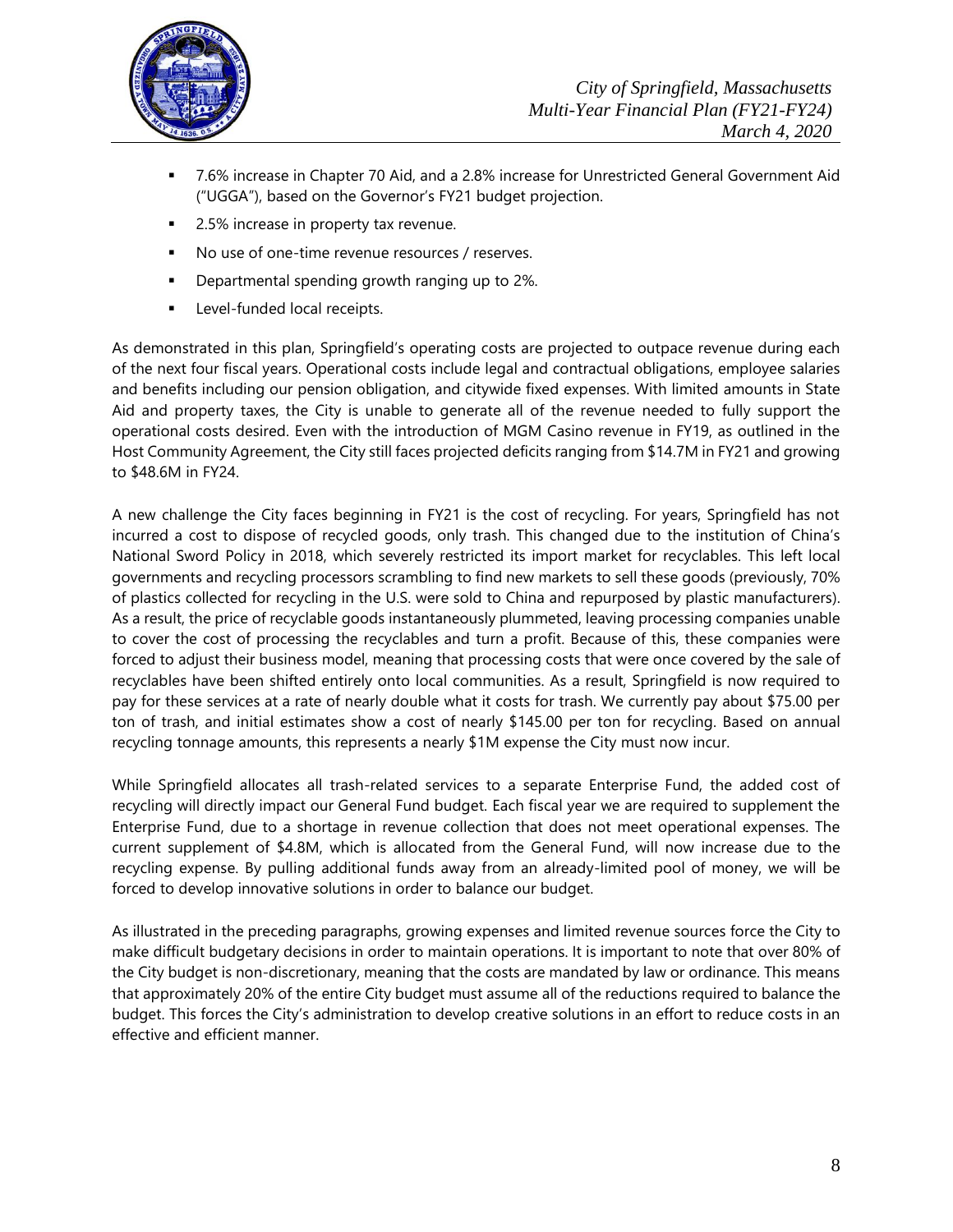

#### **Revenue Assumptions**

The State Aid projections illustrated in this plan are based on Governor Baker's FY21 proposed budget, which was released on January 22, 2020.

#### Chapter 70

The City's largest source of revenue is State Aid from Chapter 70 funds, which is devoted exclusively to education. Created from the Education Reform Act of 1993, the Commonwealth determines every municipality's required local contribution. A municipality's local contribution, combined with its Chapter 70 Aid, equals the school district's net school spending requirement, which is the minimum the district must spend on education each fiscal year. The projection assumes a 7.6% increase in FY21 consistent with the Governor's budget and a 3% increase in the remaining years of the plan based on pupil estimates.

It is important to note that the increase for FY21, which equates to nearly \$28M, is much higher than years' past and is part of a statewide effort to provide a significant infusion of funding to Massachusetts public schools. Known as the "Student Opportunity Act", which the Governor signed into effect on November 26<sup>th</sup>, 2019, the State will invest an additional \$1.5B in public K-12 education over the next seven years. This will help to properly address important priorities such as education for low-income students, special education and English language learners, guidance/psychological services, and many others. The Springfield Public Schools are eager to utilize this funding in a continued effort to enhance the quality of education for each and every student. Notably, Springfield's schools have made major strides in recent years by strategically investing in district services. From 2012 to 2019, the drop out rate fell by more than 50%, reaching an alltime low.

#### Charter School Tuition Reimbursements

The Commonwealth has committed to providing assistance to municipalities whose resident students attend charter schools. Sending districts shall be reimbursed a portion of the costs associated with students attending charter schools; 100% of the tuition for the first year, and 25% for each of the next five years. The projection assumes a \$2.7M increase in Charter School reimbursements for FY21, based on the Governor's proposed budget. The remaining years of the projection assume an annual 25% decrease.

#### Unrestricted General Government Aid (UGGA)

Unrestricted General Government Aid is undedicated revenue provided by the State for municipal services. The Governor's budget includes an allocation of \$41.3M, an increase of 2.8%, with future years projected to grow by 2%. As mentioned earlier in this document, this revenue is directly passed through to the School Department to ensure Springfield meets it's required local contribution, despite being "unrestricted" in how it can be spent.

#### Other State Aid

Listed below are the assumptions for the other State Aid categories Springfield receives: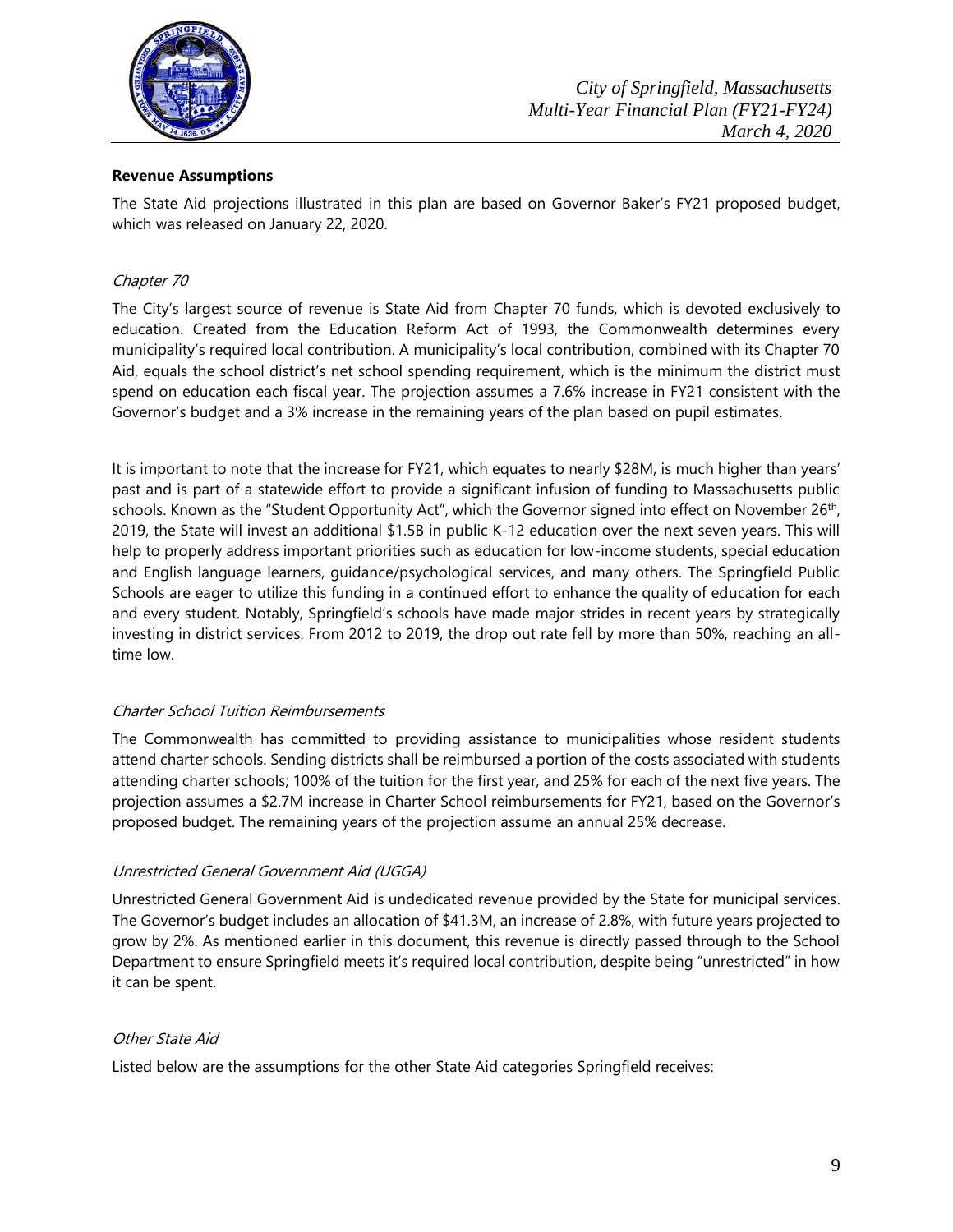

- Veterans' Benefits The City receives a 75% reimbursement on all eligible spending towards veterans' financial, medical and burial benefits. The projection assumes the Governor's FY21 budget recommendation for Veterans' Benefits.
- Tax Exemptions Chapter 59 of Massachusetts General Laws sets a series of exemptions for Veterans and their surviving spouses, persons over 70 years old and legally blind persons. Those who meet the requirements as stated by Chapter 59 receive exemptions from their property taxes, ranging from \$175 to \$500. The State reimburses municipalities for these exemptions. The projection assumes the Governor's FY21 budget recommendation for tax exemptions.
- The State reimburses municipalities for a portion of the taxes lost on state-owned land. The projection assumes the Governor's FY21 budget recommendation for PILOT payments.

#### Property Taxes

The Commonwealth of Massachusetts is unique in that it limits property tax assessments levied by its municipalities. Under Proposition 2  $\frac{1}{2}$ , Springfield cannot tax higher than 2.5% of the total and full cash value of all taxable property. This is known as the levy ceiling. Under the statute, the maximum amount that a municipality can levy in property taxes each year is referred to as the levy limit. There are only three avenues through which the levy limit can be increased; a 2.5% increase over the prior year levy limit, new growth recognized in the tax base, or a voter override. The levy limit must always be below or the same as the levy ceiling.

A side effect of Proposition 2 ½ is that it severely limits the revenue a municipality can collect when property values decline. From FY09 to FY13, Springfield experienced over \$1B in declining property values, which drastically reduced our levy ceiling. Although estimates from the City's Board of Assessors have shown that property values continue to rise, the levy ceiling remains very low, which prohibits the City from fully capturing its levy capacity. Property values did not fully recover to FY08 levels until FY18. From FY12 through FY19, the City of Springfield lost over \$42.8M in property tax revenue due to these levy limitations. By not being able to capture this revenue, the City has been limited in its ability to enhance investments in current or new initiatives that may positively benefit our taxpayers.

Despite the lost revenue over the past eight years, Springfield has now broken away significantly from its levy ceiling, with \$1.9M in excess levy capacity. This is an extremely positive change and can be attributed to a healthy rise in property values, a sign of economic strength that hasn't been this prominent since prior to the recession more than a decade ago. It is through this strong growth in our values that we are able to fund new services and address any structural deficits without the need to make major service reductions. The administration is ever hopeful that this trend will continue and that no money is being left on the table due to circumstances beyond our control.

The United States is currently in its longest economic expansion of the modern era. When a recession does occur, it will likely have a negative impact on property values. Since Springfield remains close to its levy ceiling, this could once again cause the City's tax levy to fall, even as expenses continue to rise. With this in mind, the City has been proactive in building strong reserves during this expansion, so that it can weather the next economic downturn without being forced to make major service reductions.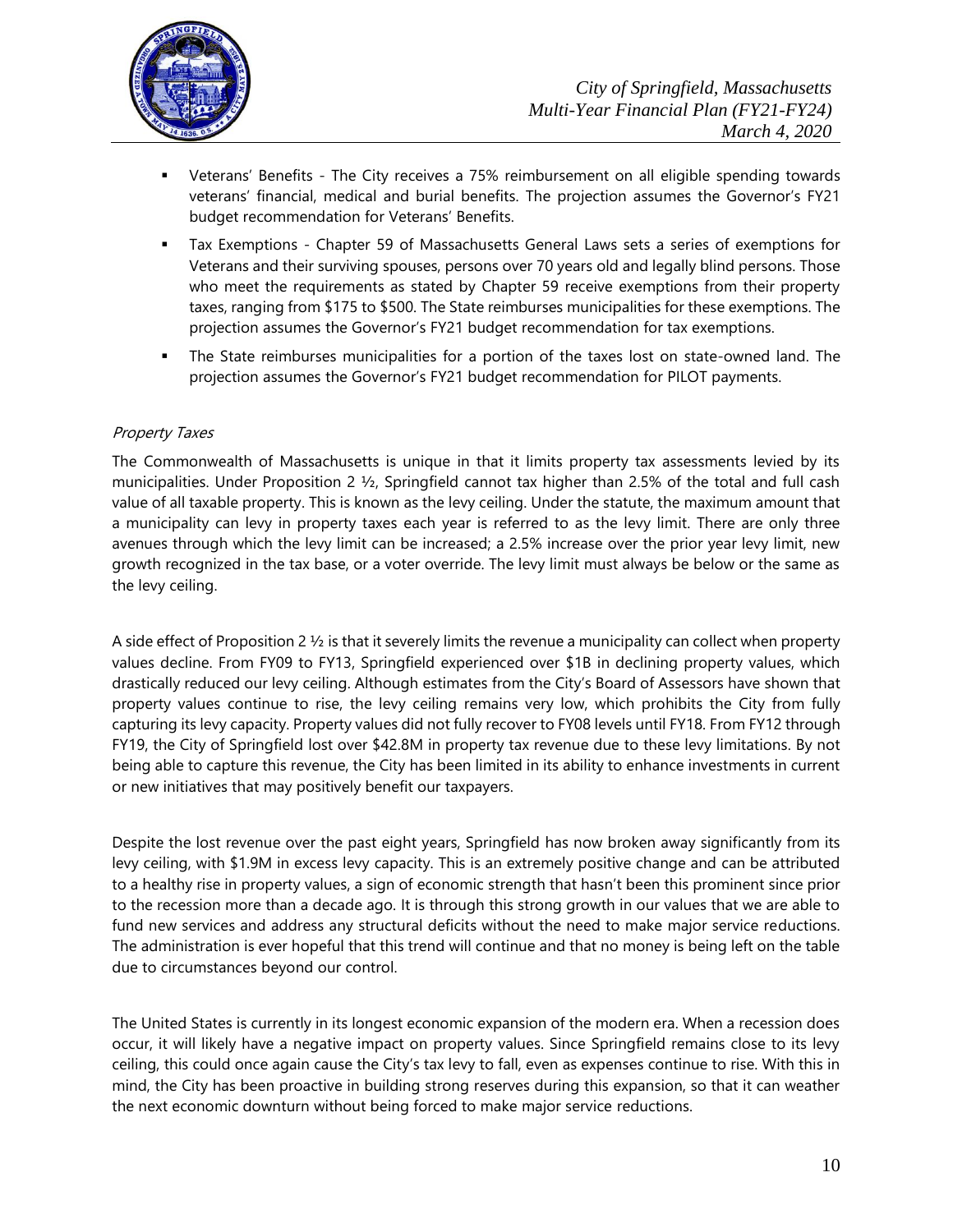

Although some new growth is anticipated in FY21 and future years, this MYFP takes a conservative measure by not building it into the revenue projections. The City will continue to monitor this closely and, if appropriate, seek legislative solutions to help capture new growth revenue in future fiscal years.

#### Local Receipts

In general, the forecast for Local Receipts does not substantially change on an annual basis unless it is affected by a legal change such as a fee or fine increase. This includes motor vehicle excise, rooms occupancy tax, fees and fines, interest income and license and permit revenue, among others.

#### PILOT

The Payments in Lieu of Taxes ("PILOT") revenue assumes a gradual decline based on the agreements in place and their expiration dates. Some agreements may be renewed which would positively impact revenue collections. As these PILOT agreements expire, the City should see the tax revenue proportionally increase as these entities cycle back onto the tax rolls.

#### Reserves

For the purposes of the initial forecast, it is assumed that no funding from one-time revenues (for example, reserves, or free cash) will be used. The City will be strategic when deciding to use reserves or one-time revenue to balance the budget and wants to avoid jeopardizing its bond rating. As the City prepares to sell debt for two major capital projects, the Brightwood-Lincoln and Homer-DeBerry collocated elementary schools, it must be highly cognizant of the message its actions send to ratings agencies and investors, as a downgrade in its bond rating could increase the debt service costs of financing these projects by millions of dollars.

#### **Spending Assumptions**

Overall, the projection represents level service funding for the entire forecast period. Even with this assumption, there are still areas of the budget that continue to grow and must be accommodated with the revenue available. Listed below are the assumptions for spending within the largest categories of the City's budget.

#### City Departments

The projection assumes a 2% increase for nearly all City Departments which encompasses cost of living increases for non-bargaining employees, settled collective bargaining contracts, and those currently being negotiated.

#### School Department

The School Department projection is based on a projected enrollment increase and the required funding rate per student, set out by the Commonwealth's calculation for "Net School Spending (NSS)". This is the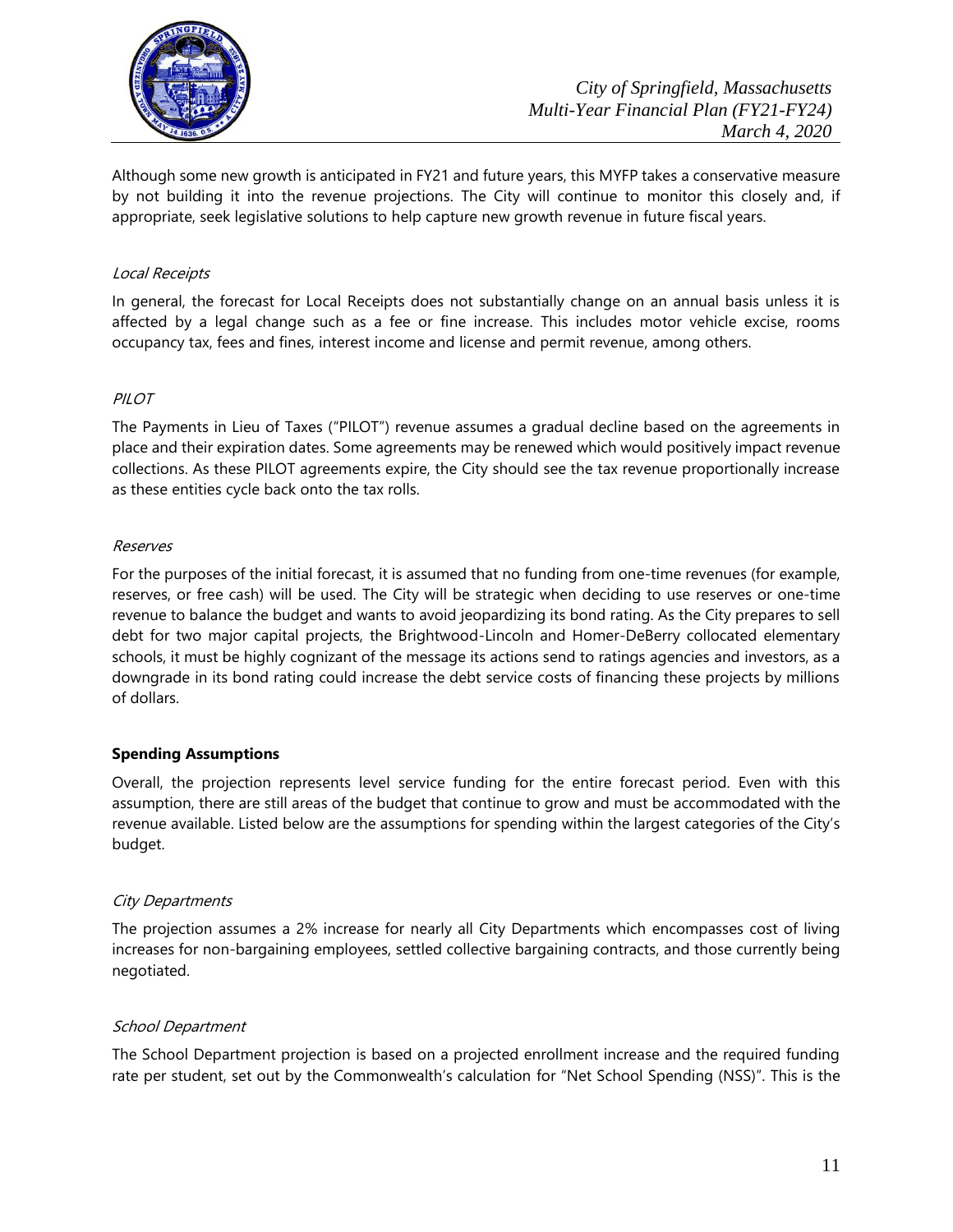

required amount of annual spending on schools that the Chapter 70 formula dictates, and is a combination of state aid for schools and the district's required contribution.

The current projection assumes a 7.7% increase for FY21 and 3.5% thereafter, with approximately 90% of the School Department budget being offset by State Aid. The difference will be a direct cost to the City. In addition to the City's contribution to meet NSS, it also is responsible for non-NSS costs such as transportation, leases and adult basic education ("ABE"), all of which must be funded through the City's operating budget without any support from State Aid. Transportation costs alone are projected to increase more than 9% in FY21, and these costs are highly dependent on the amount and operation of local charter schools.

#### Debt Service

The City's debt service projection uses the current debt schedule, which accounts for the City's most recent sale of Bonds and Bond Anticipation Notes ("BANs"). The current schedule is designed to have the debt service number decline over the next several years. However, it is hoped that by maintaining a level debt service payment, the City can make strategic investments in its capital needs, as spelled out in the Capital Improvement Plan.

This projection also includes estimates of the debt service payments that will need to be paid on capital projects approved by the Mayor and City Council, such as investments needed to run the body-worn camera program, the redevelopment of the Court Square Hotel, multiple MSBA school repair and renovation projects, and the construction of four new elementary schools.

# Health Insurance

The City of Springfield has annually saved millions of dollars by receiving its health insurance through the Group Insurance Commission ("GIC"). The GIC, which provides and administers health insurance for approximately 425,000 members throughout the Commonwealth, seeks to identify low cost plans that are affordable for not only for its members, but also the municipal agencies in which they work for. The City has seen a direct benefit from its collaboration with the GIC, recognizing nearly \$6.4M of combined savings from FY18-FY20 when compared to initial budgetary estimates (see table below).

| <b>Health Insurance Budgetary Detail - FY18-FY20</b> |                       |            |                       |              |                  |           |  |
|------------------------------------------------------|-----------------------|------------|-----------------------|--------------|------------------|-----------|--|
| <b>Fiscal Year</b>                                   | <b>Projected Cost</b> |            | <b>Adopted Budget</b> |              | Variance $(+/-)$ |           |  |
| <b>FY18</b>                                          | S                     | 25,761,110 |                       | 25,383,533   | \$.              | 377,576   |  |
| <b>FY19</b>                                          | \$                    | 27.591.901 |                       | 24, 147, 257 | \$               | 3.444,644 |  |
| <b>FY20</b>                                          | S                     | 26,248,068 | S                     | 23,707,094   | \$               | 2,540,974 |  |
| <b>Total</b>                                         | S                     | 79,601,078 | \$                    | 73,237,884   | \$               | 6,363,194 |  |

Despite the decrease in projected costs over the past three fiscal years, this financial forecast conservatively assumes an overall increase of 6.5% for health insurance expenditures from FY21 to FY24. This is a strategic effort to ensure that the City is accounting for a large increase in insurance rates, should this occur during any given year. Due to the large budgetary cost associated with our health insurance benefit, it is vital that we always seek a fiscally responsible solution in order to preserve our limited financial resources.